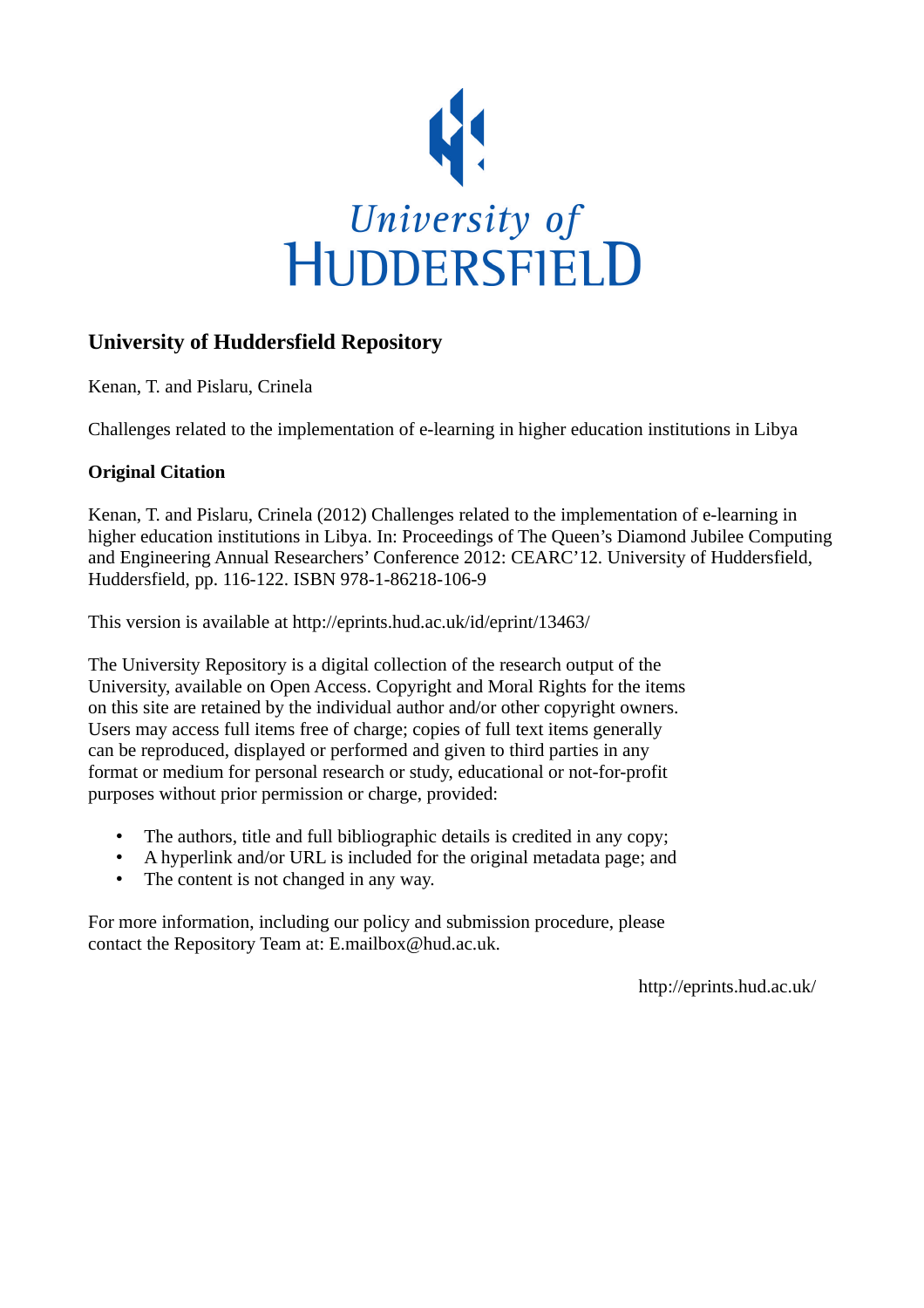# CHALLENGES RELATED TO THE IMPLEMENTATION OF E-LEARNING IN HIGHER EDUCATION INSTITUTIONS IN LIBYA

T. Kenan, C. Pislaru University of Huddersfield School of Computing and Engineering, Queensgate, Huddersfield HD1 3DH, United Kingdom Tel.: +44 1484 472934 Email: Thuraya.Kenan@hud.ac.uk

# **ABSTRACT**

This paper presents the challenges which exist in the implementation of IT and e-learning systems in Libyan Higher Education Institutes. Over a period time, most of the HE Institutions in Libya have introduced E-learning as one of the media of instruction in courses offered at their institutions, and in some it has proved to be a good teaching and learning method; for others, however, there have been problems in the implementation process. The paper addresses the factors which act as barriers to the creation of innovative E-learning environments of excellence amongst students in HE in Libya. The identification of those factors will bring further benefit to those HE Institutions that are finding E-learning a delight to work with, and also help those institutions that are battling with E-learning to find solutions to the issues of how to successfully implement and benefit from E-learning. This paper seeks to identify the challenges that learners, instructors and course developers experience on the E-learning path. It has been found that a key barrier facing the implementation of E-learning is resistance to change, which is surprisingly strong amongst both academic staff and the Ministry of Education.

Keywords: E-learning: Libyan ICT: digital gap: e-learning barriers.

### 1 INTRODUCTION

The introduction of an E-learning programme into the learning system in a specific country must take into consideration the social and cultural aspects of that society. The social and cultural background of the educator and learner plays a significant role in determining the effectiveness of E-learning, and is thus one of the most important factors for the success of education through E-learning. This importance differs from one society to another, according to the values of the society and its customs and traditions. Both active learning and E-learning strategies encourage students to use various sources of knowledge, and persuade them to integrate and employ information efficiently, so that students are enabled to create questions and discuss new ideas inside working teams, where information is shared with a view to achieving a common goal (Kenan, 2009). The teaching load in Libyan universities is typically large; for example, the average number of teaching hours for academic staff is 24 hours/week, and Libyan universities have not yet established a scientific research tradition (AI-teer, 2006; AI-badree, 2007). Thus, even professors find it difficult to find the time for research activity and educational development.

The main categories of E-Learning and their benefits are as follows:

A. Synchronous learning; this uses a learning model that imitates a classroom course, lecture or meeting using Internet technologies. The interaction is live in synchronous learning; it requires all the participants to be available at the same time.

B. Asynchronous learning is described as a web-based version of CBT, which is typically offered on a CD-ROM or across an organization's local area network (LAN). The learner can access the course at any time, at his or her own pace. The focus of this dissertation is primarily on asynchronous learning. All these categories involve the use of technology such as personal computers, video, satellites, telephone and portable electronic devices (Zhang et al., 2004). E-learning may incorporate both synchronous and asynchronous access, and may be distributed geographically within varying limits of time (Wentling, et al., 2000)

C. Web-based training; this is learning which integrates instructional practices and Internet capabilities, in order to direct a learner toward a specified level of proficiency in a specified competency (Conrad,  $2000$ ).

D. Supported online learning is mostly used where the majority of the content of the HE course may be delivered through lectures or through distance-learning textual material.

**E. Informal E-learning**; this is a growing field which offers opportunities to use technology to support informal learning in the workplace.

All these categories have several benefits, which are briefly described below: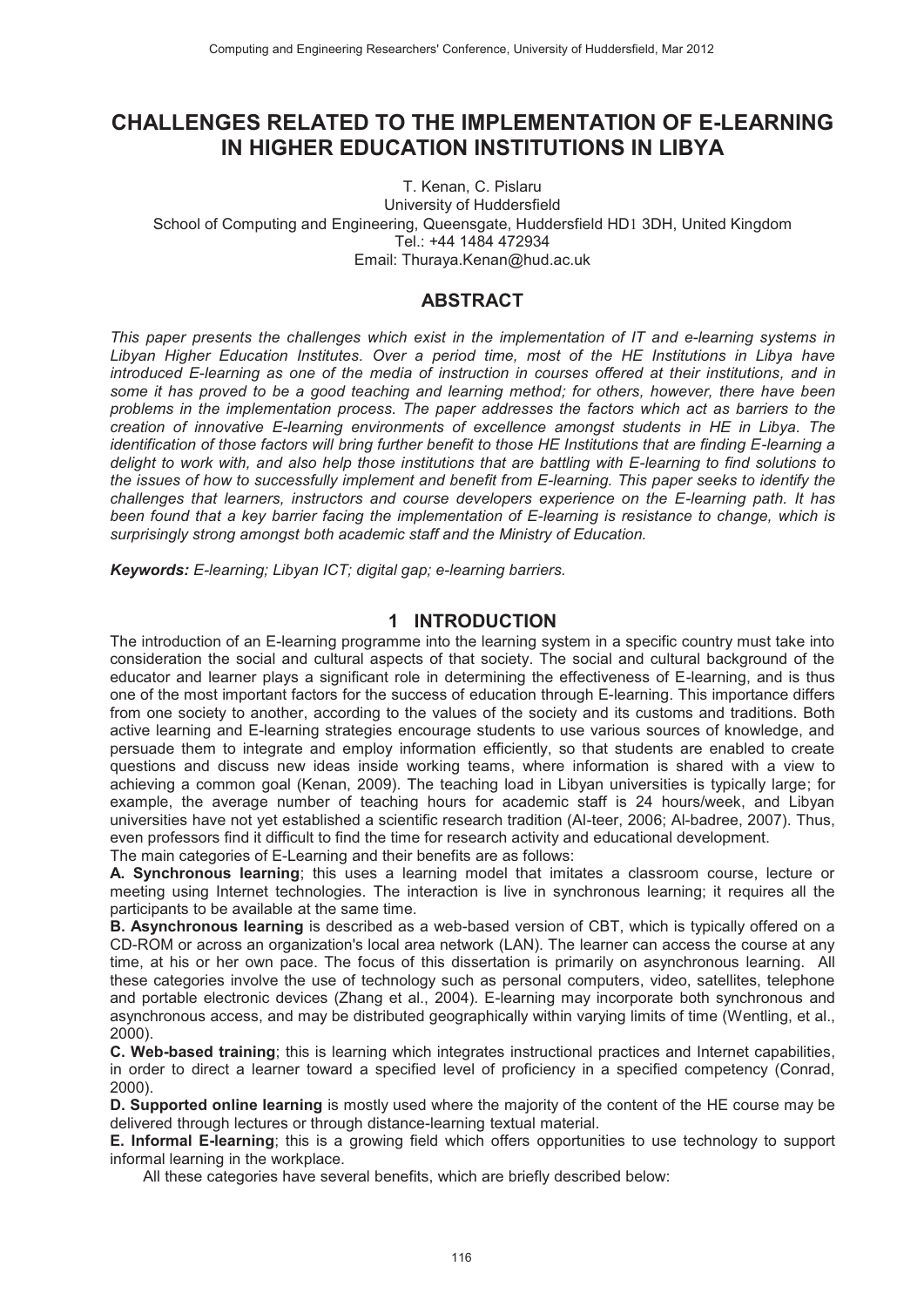- Provision of individualized and self-directed learning
- Cost savings
- Creation of a collaborative learning environment
- Allowing the unlimited use of learning material
- Provision of a rich learning environment as part of a blend of learning methods.

Kenan (2009) produced a diagram of the expected benefits of using e-learning and ICT in Libyan HE institutions, as perceived by the users (see Figure 1). The diagram was produced on the basis of statistical analysis of the answers to a survey questionnaire in which the respondents were restricted to only one response: however, there are likely to be many benefits from using E-learning.

Figure 1: Respondents' perceived benefits of using e-learning and ICT (Kenan, 2009)

# 2 INFRASTRUCTURE OF COMMUNICATION TECHNOLOGY (ICT) IN LIBYA

Since 2000 there has been an increase of interest in technology in many HEIs in Libya, and more institutions are spending a higher proportion of their budgets on providing an ICT infrastructure (Porter and Yegin, 2006). Libya wants to match and compete with the standards of HEIs in other countries. This goal is part of Libya's move towards a knowledge-based society, for which ICT is considered a prerequisite. Figure 2: shows ICT development in Libya compared with that of neighbouring countries, and it is clear that network provision and performance for both fixed and mobile telephones remain a major challenge for Libya. Internet usage is also relatively low, which is a consequence of the poor telephone network. This will remain the case until the latest technology, which allows PCs to communicate directly with the Internet without a phone line, becomes much more widely available in Libya.

#### Figure 2: Comparison of ICT penetration in Libya with that of neighbouring countries (Porter and Yegin, 2008)

Basic education in Libya is well developed and literacy levels are among the highest in the Arab region. However, current education does not provide a "job-ready" work force because the education system is disconnected from the demands of the job market. Previous education policy decisions are having a negative effect in important areas for business such as IT and foreign languages. Also, continuous professional development is almost non-existent (for example, during its isolation, Libya's doctors could not update themselves on developments in international healthcare on an ongoing basis (Kenan, 2009)).

# 3 BARRIERS TO THE ADOPTION OF E-LEARNING IN SOME ARABIC COUNTRIES

In 2011 it became clear that ICT in Arabic countries is distanced from world Internet sources due to the different infrastructures. The Saudi Arabian Communications and Information Technology Commission conducted a study in which the answers from 7,500 individuals revealed that only 49% of those questioned were aware of e-learning, while only 5% of those who were aware of it had ever used it personally. (CITC, 2007)

There are several reasons why governments in the Middle East have adopted a passive attitude towards e-learning. The most important reason has been the very low rate of Internet usage by the general public (Al-Kahtani et al., 2005), which has in turn been due to: the high initial costs associated with Internet access; the low speed and quality of Internet connections, and the fear that Internet connection would bring about immoral values and corruption of the family (Mirza, 1998). In addition, the conservative religious clerics have continuously warned of the dangers the Internet would bring to society, and many people have heeded this warning.

Another important reason for the hesitation of many university academics to embrace e-learning is the low public esteem for online learning. An online degree is seen to offer fewer job opportunities and is not seen as comparable to a traditional degree (Dirani and Yoon, 2009). Additionally, the learners' attitudes and lack of prior knowledge of IT use are major factors that have affected the acceptance of e-learning by students (Selim, 2007; Ozkan and Koseler, 2009; Abbad et al., 2009).

Yet another cause for not rushing into the adoption of e-learning in the Middle East is the great lack of online repositories that contain educational material in the Arabic language. A high percentage of faculty members may not be capable of creating such material, and hence, courses would not lend themselves to e-learning. Scientific programmes such as computing sciences, medicine, and engineering may be more appropriate for e-learning in the Middle East, as most scientific colleges teach their courses in English, and hence electronic course material may be more readily available.

# **4 EVALUATION OF THE ICT GAP IN LIBYA**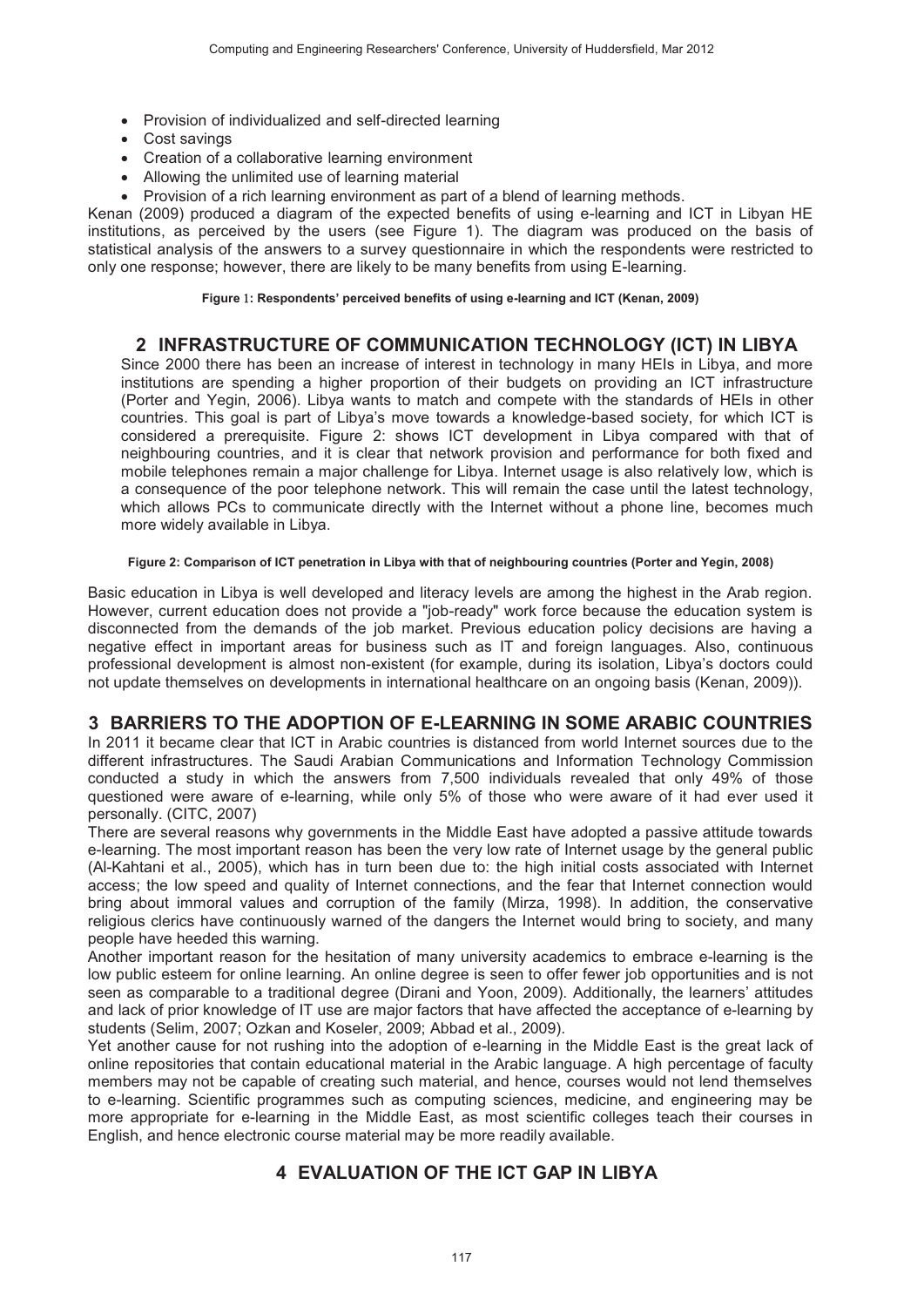#### A. The digital gap or "Digital Divide" of Libya

Several indicators can be used to show the spread of ICT applications in education: the number of computers per hundred students; the number of hours of study in the field of ICT; the number of schools that use the Internet; the speed of the Internet connection, or the existence of specialist television and radio broadcasts. These can be used on a global scale to determine whether there is a "digital divide" between countries.

Alhawat (2005) concludes that, because the technical and technological level of a country largely determines the rate at which information technology develops, the developing countries will not catch up easily. In fact, Alhawat is concerned that developing countries may miss out on the opportunities offered by the information and communication revolution, because of an inability to fully participate in all spheres of political, economic, cultural and scientific life provided by the IT revolution of new technology.

#### B. Underdevelopment and the digital gap

Albadree (2007), Alhawat (2005) and Elzawi (2010) have conducted studies related to web usage in the Middle East and around the world. During the year 2007, on a world scale, Africa had 3.6% of Internet users; the Middle East, 10%; Asia 11%; Europe 39.4% and North America 67%. This shows that there is a substantial digital gap, which will require some effort to overcome.

Craig Barrett, Chairman of Intel, wrote an article about "Bridging Africa's digital divide" in 2011. He underlines that "Computers are not magic; teachers are magic, if you train teachers effectively in how to use the technology and how to use it in the classroom to make it more interesting, more exciting, to teach young people how to solve problems" (Barrett, 2011).

The challenges include a lack of submarine cables, and the fact that there is no overarching strategy to create a fibre network throughout Africa. It is more of a regional or country-by-country issue, which has led to relatively slow process, yet the advantages of digital technology are immense: better education; better health care, and economic development.

## 5 BARRIERS RELATED TO THE IMPLEMENTATION OF E-LEARNING IN **LIBYA**

These barriers are mainly pedagogical, technological and attitudinal, according to the factors discussed in (http://www.nationmaster.com/country/ly-libya);

A. Although most Libyan universities provide each faculty member with a personal computer, a significant percentage of faculty members are still computer illiterate, and one might reasonably estimate resistance from those members toward any attempt to adopt an E-learning model in their discipline within the university.

B. The lack of vision of university administrations regarding the possibilities of E-learning is also a real challenge. University decision-makers fear that E-learning would abruptly shift traditional education into a new pedagogical venture with which educators and policymakers are not sufficiently familiar (Abouchdid and Eid. 2004).

C. In Libya, a strong power structure governs the relationship between learner and educator, and the Elearner may feel subservient to the educator; this could prove a problem when a student is asked to discuss his/her views freely with the educator.

D. The lack of Arabic learning tools and applications for E-learning courses will be a serious challenge in implementing E-learning into Libyan HE.

E-learning is still in its infancy in Libya, at the stage of attempting to implement E-learning case studies. Although initial introduction of E-learning opportunities in HEIs seems to be successful, there are still many challenges that might prevent the general adoption of E-learning. Al-badree (2007) divides these challenges into three categories, as follows:

#### A. Technological resistance:

- 1. Insufficient network and systems infrastructures.
- 2. Weaknesses of E-learning development in HEIs.
- 3. Difficulties in overcoming initial implementation problems.
- 4. Lack of experience in using technology.
- 5. Lack of provision of robust Internet access.
- 6. Lack of specific student services.

#### **B. Cultural resistance:**

1. Unfamiliarity with the Internet and related technologies results in a lack of appreciation and understanding of E-learning and its benefits.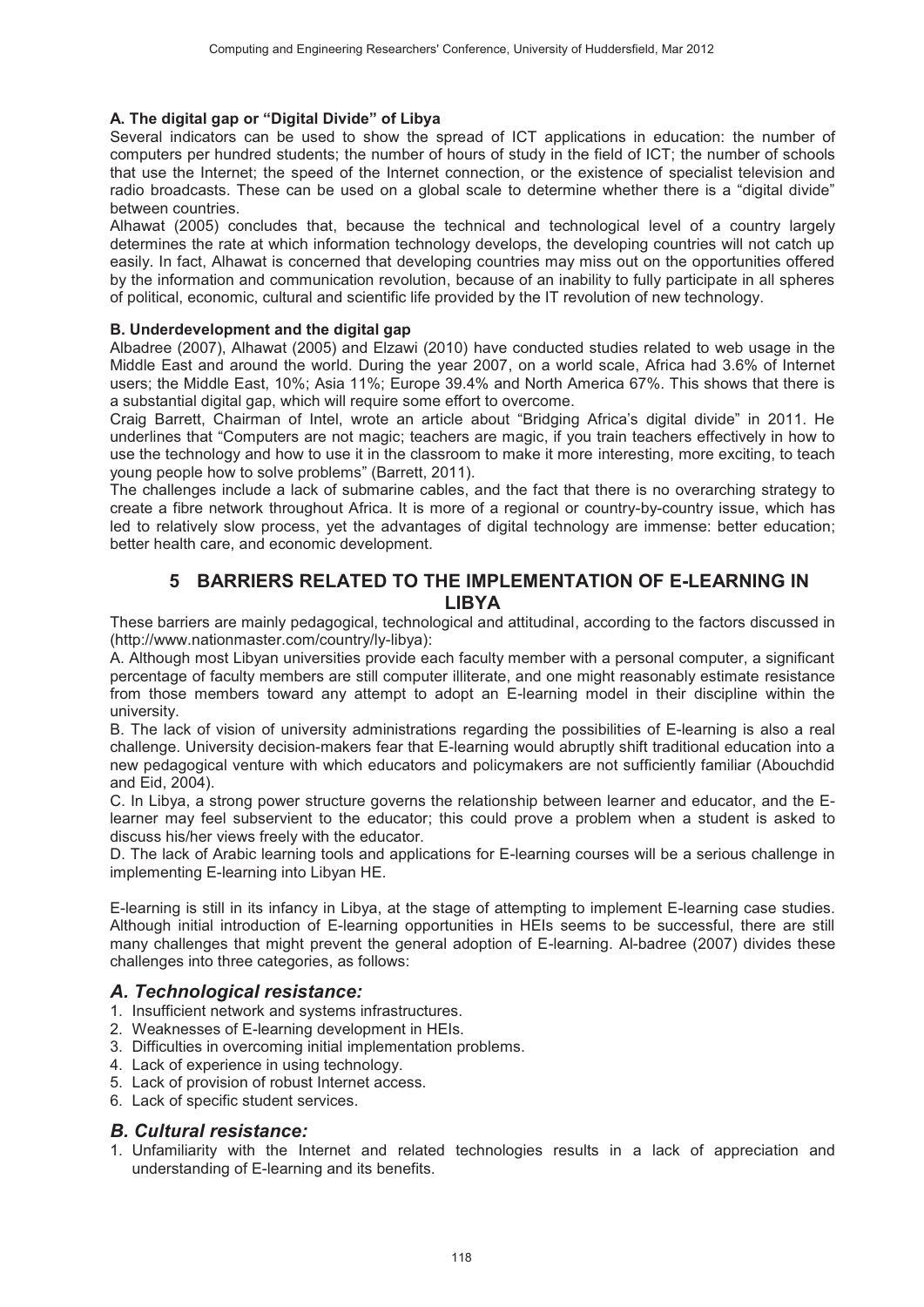2. Opposition to the adoption of the necessary educational changes (e.g. self regulation and a student centred approach) required for successful E-learning.

### *C. Other issues:*

- 1. Lack of a general strategy of education linking the different stages of study.
- 2. Lack of common regulations or standards for E-learning.
- 3. Disapproval of E-learning courses from the Ministry of Higher Education.
- 4. Difficulty in securing collaboration in accreditation.
- 5. Lack of cross-institutional collaboration.

**Figure 3: Barriers to E-learning in Libya (Kenan, 2009)** 

# **6 E-LEARNING STRATEGY**

The success or failure of an E-learning initiative will be directly related to the quality of strategic thinking that underpins it. The strategy should be sufficiently flexible to accommodate changes in the developments in E-learning products, services and technology. This can be achieved through revisiting the strategy from time to time to ensure it keeps pace, not only with changes in technology, but also in teaching practices. Artemi (2009) has conducted a SWOT analysis of an e-learning model for Libyan HEIs, and recommended that the institutions should start working hard on minimizing weaknesses, such as the poor English skills of students as well as instructors; the lack of ICT infrastructure, and the lack of e-learning know-how. He emphasized that an E-learning initiative must be tied to the institution's core business policy to ensure that the business objectives are met. Rhema and Miliszewska (2011) have carried out a SWOT analysis of e-learning in Libyan HE, using data analysis based on experiences within the institutions in general, as well as on the perspectives of the instructors, students, administrators, and technical staff towards using web-based instruction. The authors of this paper will next make recommendations for improving the efficiency of e-learning implementation in Libyan HE institutions, based on the findings of the above mentioned publications.

# **7 RECOMMENDATIONS FOR FUTURE WORK TO DEVELOP E-LEARNING IN LIBYAN HIGHER EDUCATION**

## *A. Recommendations for factors that affect learners' (students') and instructors' proficiencies*

• Assess learners' computer skills before they enrol on an E-learning course.

• Course content should be designed to suit different kinds of learners, or complement their preferences and learning styles.

• E-learning course content should meet the requirements of the National Qualifications Framework (NQF) and Libyan Qualifications Authorities (LQA), and should be continually revised and updated.

• HE Institutions should hire an adequate number of support staff to be responsible for administrative duties, and take this heavy burden away from academic staff.

• Instructors should let learners know their availability schedule, so that learners can know when to expect a response from an instructor. A backup plan should be put in place in cases where the instructor may be out of reach or unavailable for a long period. Additional staff members should be provided for support.

 $\bullet$ Course content should be made available in different languages that will make learning easier for learners. In Libya, there are two official languages (Arabic and English); it would benefit learners if the course content was available in their primary language.

• For E-learning to be successful in Libya, the mindsets and attitudes towards learning of highly diverse learners should be taken into consideration. There are learners from rich areas (such as Tripoli) and suburban areas, with a lifestyle which is similar to more developed countries; and there are also learners from areas like Koofra and Aubareye cities, who have third world experiences and will have never seen or used a computer until they reach HE.

#### *B. Recommendations for institutions in implementation of policies*

• Senior managers should declare their support for e-learning implementation and allocate a fixed budget.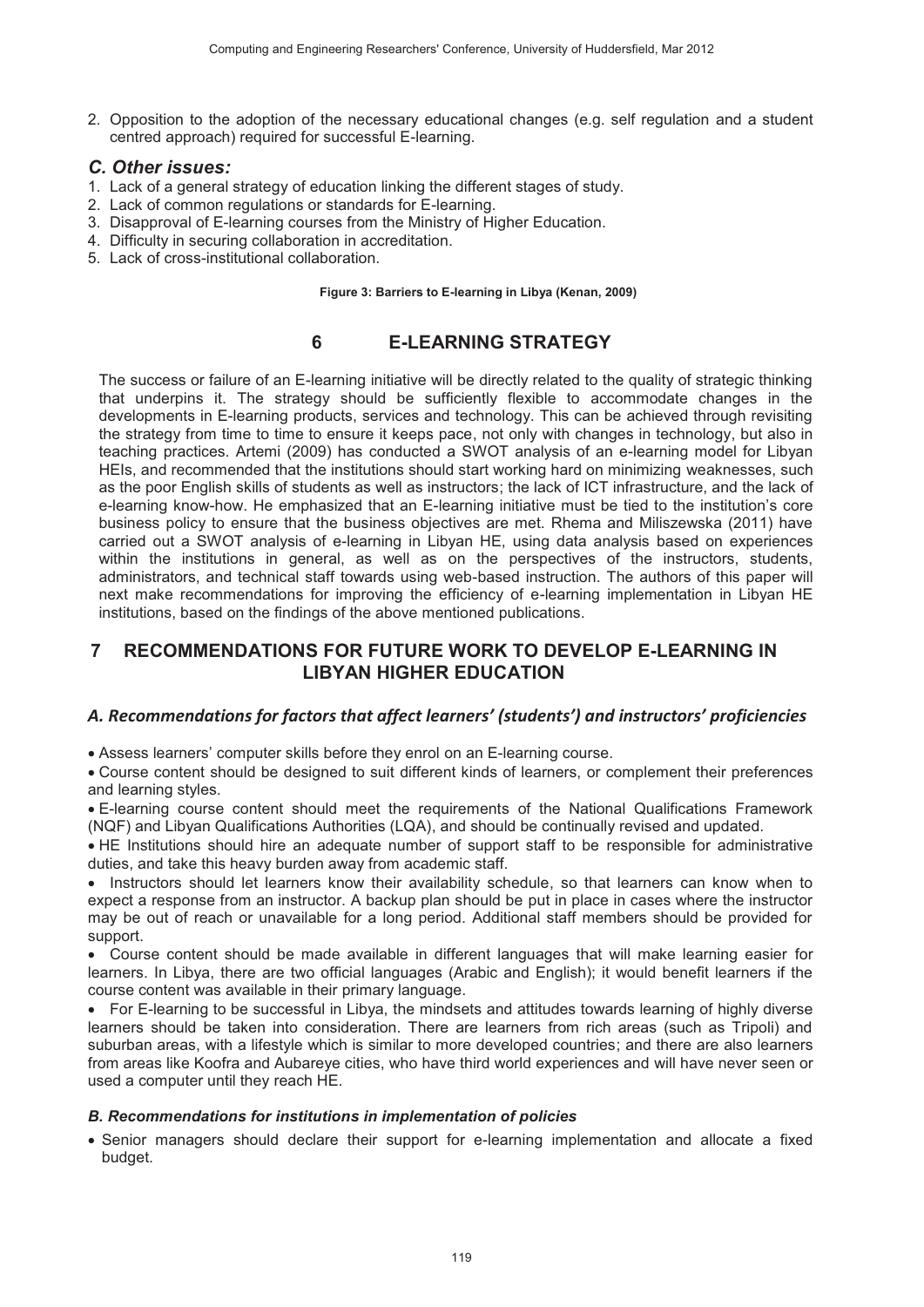- Training should be offered to instructors and course developers so that they can be more familiar with learning management systems, and updated on changes to software and hardware.
- Technological learning tools should be maintained and kept up to date at all times.
- The issue of intellectual property, ownership and copyright should be addressed with course developers, to avoid unnecessary battles over learning materials. HE Institutions should have agreements and sign contracts with teaching and development staff on intellectual property, ownership and copyright.

#### *C. Recommendations for governmental HE policies*

- More coordination and resource sharing between different HEIs could be of general benefit. There are some HEIs which have shown success in the implementation and management of E-learning; those institutions should be encouraged to share their success with other institutions.
- Partnerships should be developed between the government, HE and the private sector. Government departments and the private sector should be encouraged to sponsor the development of technologies in HE, in order to produce a workforce that is competent in technologies.

# **8 CONCLUSIONS**

E-learning can prove creative in meeting the challenges of higher education. However, special care should be taken to analyze the opportunities, enabling factors and the barriers to E-Learning before implementation. It has been found that the challenges of, or the barriers to, E-learning in Libya could be classified into three different aspects.

Technologically, Libya faces many barriers to the development and growth of E-learning, because of the lack of strong, fast and widely available Internet connection technologies.

Culturally, Libyan respondents have exhibited resistance to change; however, Libya faces the added disadvantage of lack of experience of Internet usage amongst many of its students.

Finally, this paper has shown that e-learning systems cannot be successful without the use of effective ICTs. Therefore, the Libyan HEIs must consider the successful attempts at using ICT in teaching, and how these attempts could have an impact on e-learning in education. This paper has laid the groundwork for an exploration of the relationships of the nodes and their levels or values as regards a rich body of knowledge specific to Internet access. It has also suggested factors which would assist in the increased use of the Internet by Libyan academics.

The integration of e-learning into the educational system is likely to become faster thanks to the recent decisions and commitments of the Libyan government. Access to ICT facilities in all Libyan institutions is likely to be improved in the very near future, thanks to major infrastructure projects that are currently in progress. However, there is a need for the provision of suitable training at different levels, the development of expertise in e-learning use, and research to gather data and inform future developments; these are important factors that require plentiful attention and a great effort from the Libyan government to ensure the development of adequate awareness, attitude, and motivation towards e-learning, as well as suitable responses.

## **REFERENCES**

ABBAD M., MORRIS D., and DE NAHLIK C. (2009), Looking Under the Bonnet: Factors Affecting Student Adoption of E-Learning Systems in Jordan. Int. Review of Research in Open and Distance Learning 10, pp. 10-20.

ABOUCHEDID K., and EID G.M. (2004), E-Learning Challenges in The Arab World: Revelations from a Case Study Profile, Journal of Quality Assurance in Education. Vol. 12, no.1

AL-BADREE A. (2007), *Problems of Libyan Higher Education*. Educational Symposium of HE and Development in the Jamahiriya, Tripoli, Libya, December 31, 2007.

AL-TEER M. (2006), *Higher Education and Development in Libya: A Model of Multi-Twisted Line*. Educational Symposium of HE and Development in the Jamahiriya Tripoli, Libya, December 31, 2007.

ALHAWAT A. (2005), *Effectiveness of Higher Education Infrastructures: Libyan Model*. Vocational, Cultural and Academic Bulletin (special issue on Libyan HE). General syndication of university staff members. Tripoli, Libya. 9 March 2005.

ARTEMI M. and AJIT, K.(2009), A SWOT Analysis of E-Learning Model for the Libyan Educational Institutions, The 3rd National Conference of Basic Science 25-27/4/2009 Aljabal Algharbi University Gharian – Libya.

BARRETT C. (2011), *Bridging Africa's Digital Divide*. [online] http:// news.bbc.co.uk/go/pr/fr/-/1/hi/technology/7071289.stm [accessed 1 Nov 2011].

CITC (2011), Internet Usage in the Kingdom of Saudi Arabia [online] http://www.citc.gov.sa/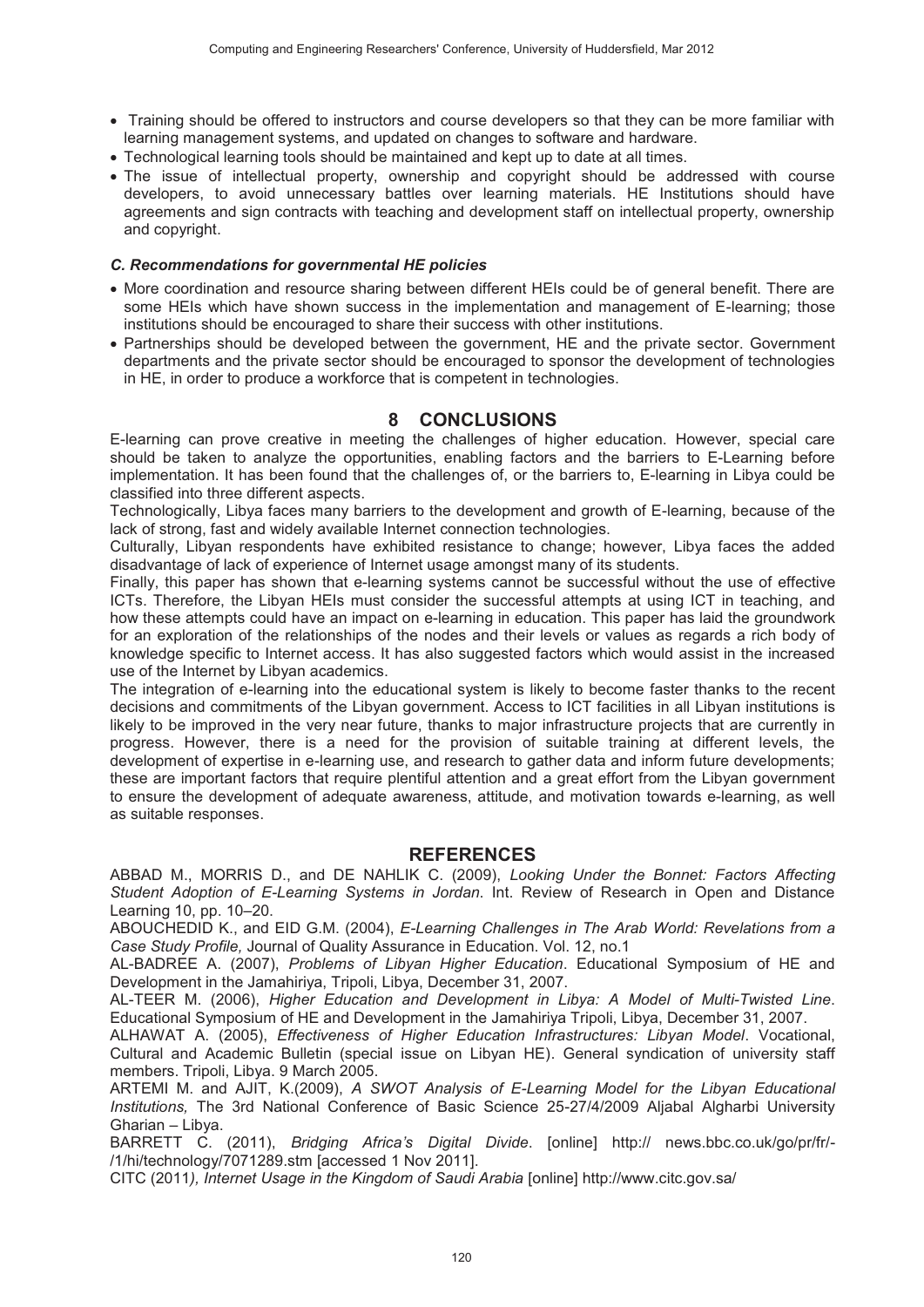CONRAD K. (2000), *Instructional Design for Web-Based Training*. Amherst, Massachusetts, USA.

DIRANI K. and YOON S. (2009), *Exploring Open Distance Learning at a Jordanian University: A Case* Study. International Review of Research in Open and Distance Learning. Computers & Education vol. 53, pp. 1285–1296.

ELZAWI A. and UNDERWOOD J. (2010), How High Education Perceive Internet Technology Usage and Prospective in Libya. Int. Arab conference on Information Technology (ACIT-2010), University of Garyounis, Benghazi-Libya. December 14-16, 2010.

KENAN T. (2009), *The Barriers of E-Learning in Higher Education in Libya*. MSc Thesis, University of Salford. MIRZA, M. (2008), Report for West Mercia Constabulary - Exploring Reasons for Unequal *Representation of Complaints against Police Officers between WMC Divisions.* 

OZKAN S., and KOSELER R. (2009), *MULTI-DIMENSIONAL STUDENTS' EVALUATION OF E-*LEARNING SYSTEMS IN THE HIGHER PERCEPTIONS. Internet and Higher Education vol. 11, pp. 1–8.

PORTER M., and YEGIN D. (2008), National Economic Strategy: An Assessment of the Competitiveness of The Libyan Arab Jamahiriya. Proceedings of iiWAS2008, Linz, Austria, pp. 390–394.

RHEMA A., and MILISZEWSKA, I. (2011), *Reflections on a Trial Implementation of an E-Learning* Solution in a Libyan University. Issues in Informing Science and Information Technology, vol. 8, 2011.

SELIM, S. (2007), Optimal Capital Income Taxation in a Two Sector Economy, Cardiff Economics Working Papers E2007/9, Cardiff University, Cardiff Business School, Economics Section.

WENTLING T., WAIGHT C.L., FLEUR J.L., WANG C., and KANFER A. (2012), *E-Learning: A Review of* Literature. [online] http://www.learning.ncsa.uiuc.edu [accessed 10 January 2012]

ZHANG D., ZHAO J., ZHOU L., and NUNAMAKER J. (2004), *Can E-Learning Replace Classroom* Learning? Communication of the ACM. Vo. 47, No. 5.



**Figure** #**: Respondents' perceived benefits of using e-learning and ICT (Kenan, 2009)** 



**Figure 2: Comparison of ICT penetration in Libya with that of neighbouring countries (Porter and Yegin, 2006)**